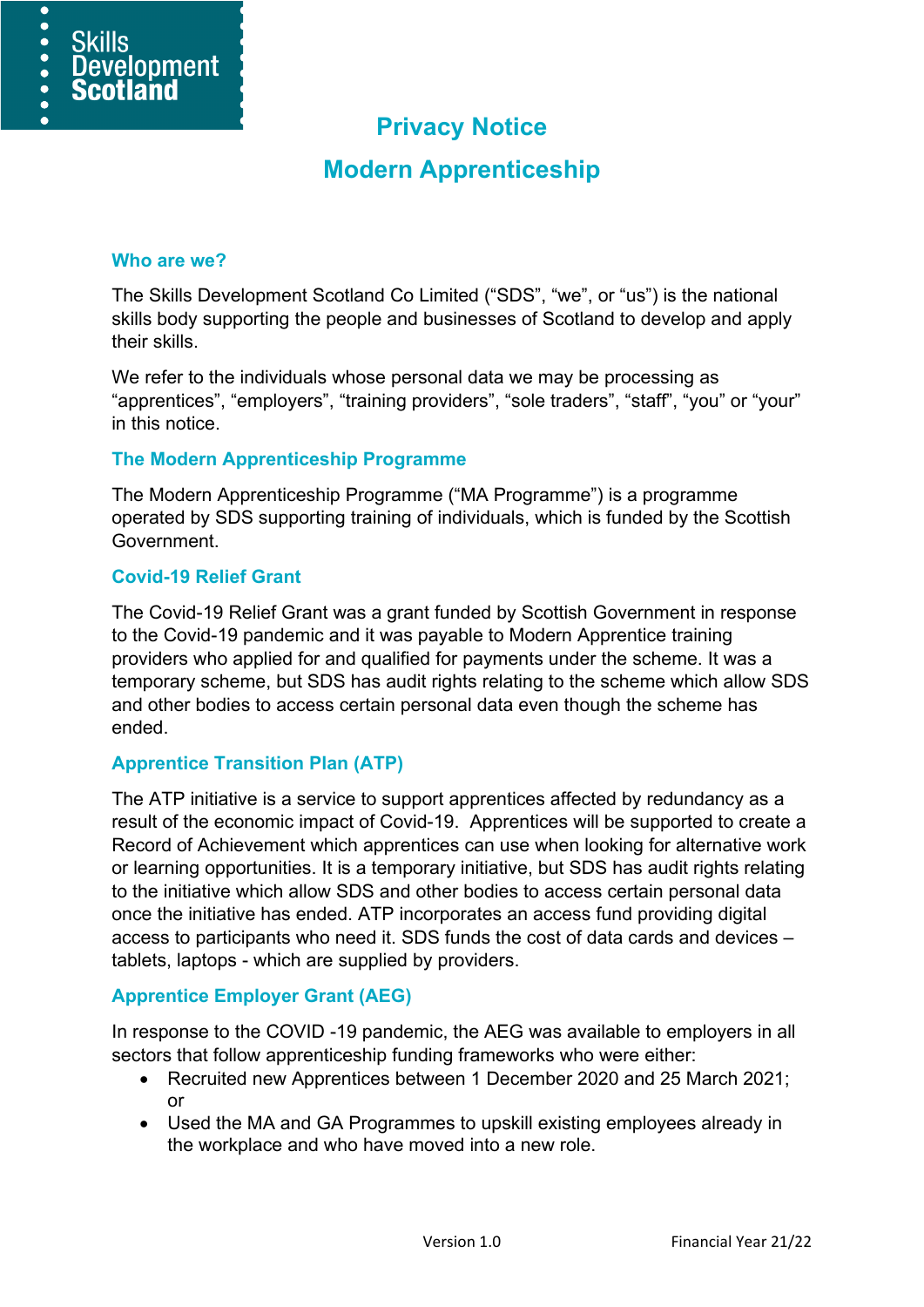The funding available was dependent on the age of the Apprentice and whether they are disabled, care experienced, or from a black and minority ethnic (BME) background. The funding was limited to a maximum of 10 Apprentices per employer. It was a temporary scheme, but SDS has audit rights relating to the scheme which allow SDS and other bodies to access certain personal data even though the AEG is no longer available.

# **Who is this Privacy Statement for?**

This Privacy Statement primarily provides information to apprentices on the Modern Apprenticeship programme around how their personal data will be processed, shared and stored. This Privacy Statement also provides information to: -

- the apprentices' employers;
- the staff of the training providers, where the training provider has claimed for the ATP; and
- training providers who are sole traders;

around how their personal data will be processed, shared and stored.

### **What personal information do we collect and process?**

### **The apprentice on the MA programme:**

- Information that you provide about you and your personal circumstances.
- Information about your Modern Apprenticeship including details of your achievements and progress, your records of work and portfolios relating to your training and subsequent progression and outcomes from your training.
- Information you provide about yourself in the SDS equalities monitoring form and any disability or care leaver form.

### **The employer**

• Contact details of each representative from each Employer: name, address, telephone and unique email address.

### **Training providers who claimed Covid-19 Relief Grant from SDS and their staff**

- For all training providers: Contact details of staff members: including phone or email address, as provided to SDS by the provider that were used to verify claims relating to staff costs in relation to the COVID-19 Relief Grant.
- For all training providers: details of jobs held by staff, hours worked, salaries and remuneration due and paid, details of staff salaries for which Covid-19 relief payments were paid (e.g., furlough.)
- Sole traders: Whilst we are entitled to collect the same data from all training providers, where the training provider happens to be a sole trader, their data may constitute 'personal data' as a result. The data that we process may, in addition to the data referred to above, also include financial data, including bank statements, remuneration, invoices, other demands and receipts.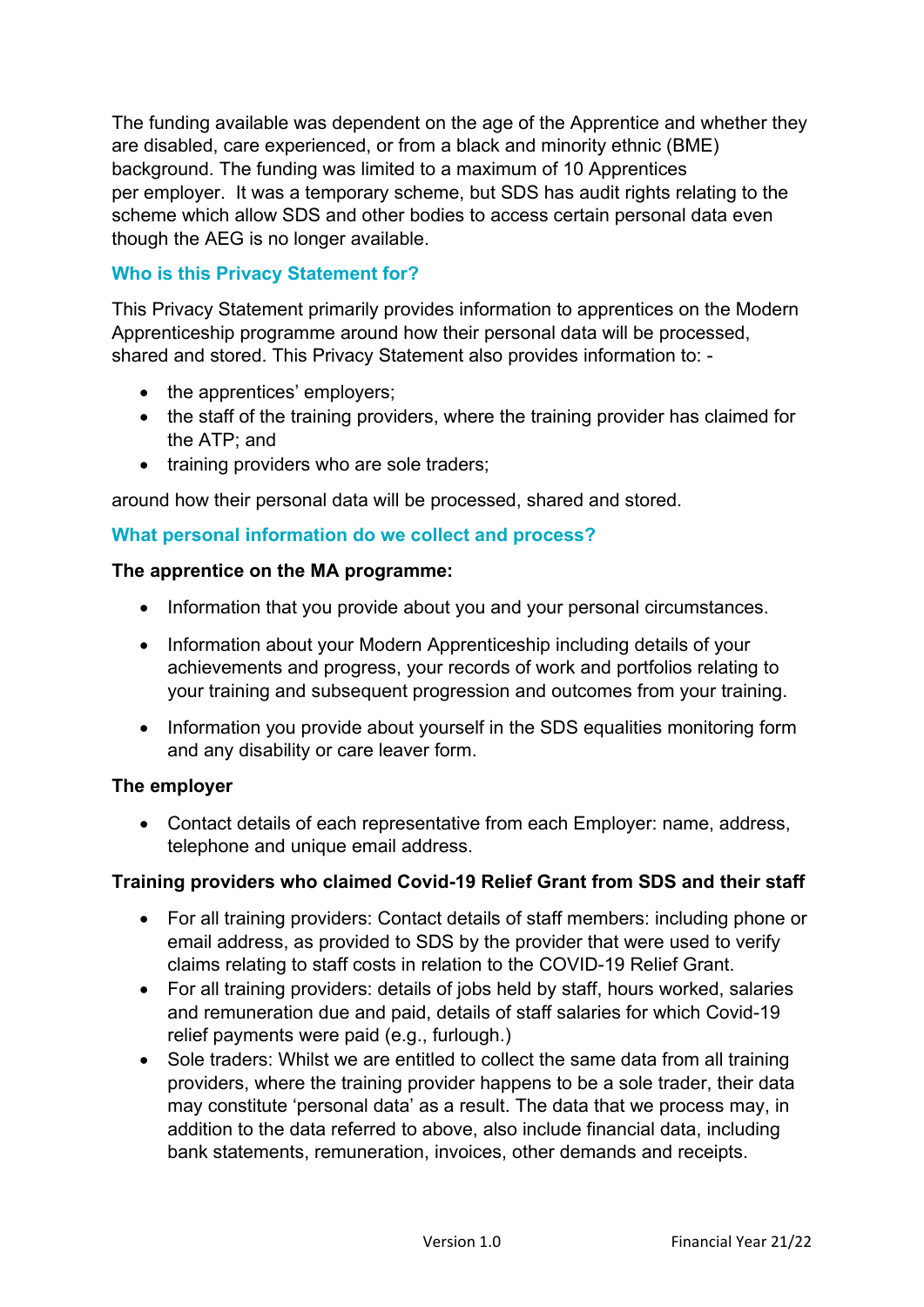# **Training providers who claim / have claimed for ATP from SDS:**

- For all training providers: Contact details of staff members: including phone or email address, as provided to SDS by the provider in order to verify claims relating to staff costs in relation to ATP.
- Sole traders: Whilst we are entitled to collect the same data from all training providers, where the training provider happens to be a sole trader, their data may constitute 'personal data' as a result.

SDS will receive the above information from the apprentice directly, from the provider or from your employer.

|               | <b>Types of</b><br>personal<br>information          | Why do SDS use your<br>personal information?                                                                                                                                                                                                                        | Under what legal basis do<br>SDS use your personal<br>information?                                                                                                                                                                                  |
|---------------|-----------------------------------------------------|---------------------------------------------------------------------------------------------------------------------------------------------------------------------------------------------------------------------------------------------------------------------|-----------------------------------------------------------------------------------------------------------------------------------------------------------------------------------------------------------------------------------------------------|
| $\mathbf 1$ . | Personal<br>information.                            | To monitor our compliance<br>with the conditions of<br>funding related to the MA<br>Programme and to ensure<br>that we are properly<br>spending and are<br>accountable for those<br>monies                                                                          | Fair and lawful because it is:<br>necessary for SDS to<br>$\bullet$<br>comply with its legal<br>obligations<br>necessary for reasons of<br>$\bullet$<br>the public interest<br>necessary for reasons of<br>$\bullet$<br>substantial public interest |
| 2.            | Personal<br>Information,<br>Contact<br>Information. | To generally help you find<br>and retain suitable<br>employment                                                                                                                                                                                                     | Fair and lawful because it is:<br>necessary for SDS to<br>$\bullet$<br>comply with its legal<br>obligations<br>necessary for reasons of<br>$\bullet$<br>the public interest                                                                         |
| 3.            | Contact<br>information                              | To monitor, audit and<br>evaluate the quality of your<br>individual training and the<br>MA Programme generally.<br>(Evaluating may include<br>requesting you to complete<br>any questionnaire issued by<br>or on behalf of SDS and/or<br><b>Scottish Ministers)</b> | Fair and lawful because it is:<br>necessary for SDS to<br>$\bullet$<br>comply with its legal<br>obligations<br>necessary for reasons of<br>$\bullet$<br>the public interest                                                                         |
| 4.            | Personal<br>Information.                            | To monitor the training<br>provider's compliance and<br>performance including<br>validating their claims for<br>payment                                                                                                                                             | Fair and lawful because it is:<br>necessary for SDS to<br>comply with its legal<br>obligations<br>necessary for reasons of<br>the public interest                                                                                                   |
| 5.            | Contact<br>information.                             | To provide information to<br>you about working life, fair<br>work practices and the<br>services and benefits you                                                                                                                                                    | Fair and lawful because the<br>intended processing is:<br>necessary for reasons of<br>$\bullet$<br>the public interest                                                                                                                              |

### **How do we use your information?**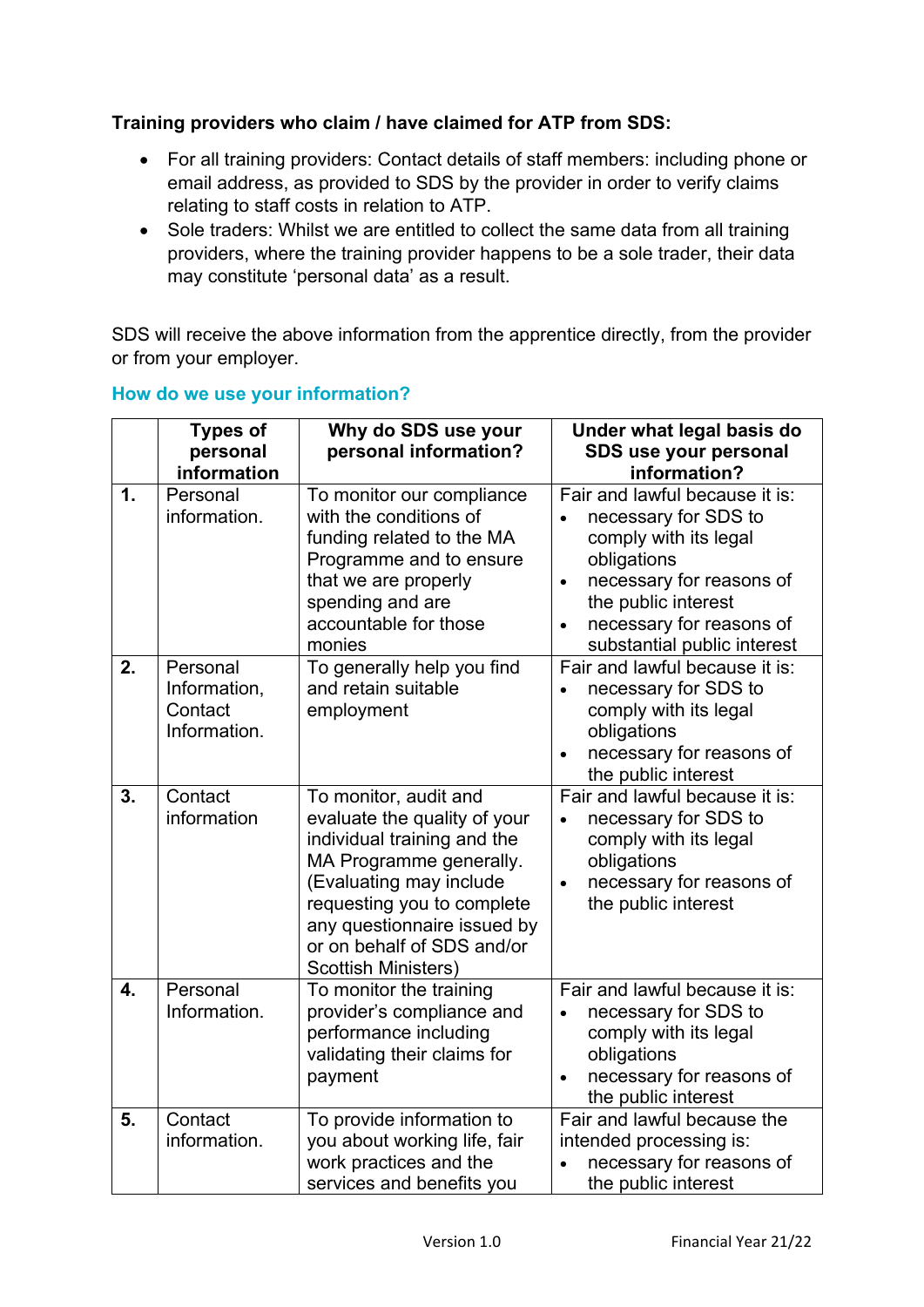|     |                                                                                                                                                        | can access from SDS and<br>other public sector or<br>government bodies in<br>Scotland and/or the UK                                                                                                                           | necessary to fulfil SDS's or<br>$\bullet$<br>any of the other bodies'<br>legitimate interests, where<br>the processing isn't<br>unreasonably detrimental,<br>and doesn't relate to a core<br>obligation of SDS or the<br>other body    |
|-----|--------------------------------------------------------------------------------------------------------------------------------------------------------|-------------------------------------------------------------------------------------------------------------------------------------------------------------------------------------------------------------------------------|----------------------------------------------------------------------------------------------------------------------------------------------------------------------------------------------------------------------------------------|
| 6.  | Special<br>category<br>information<br>(e.g. ethnicity,<br>disability,<br>sexual<br>orientation)                                                        | To carry out equalities<br>monitoring and to ensure we<br>meet our Equality Act 2010<br>obligations                                                                                                                           | Fair and lawful because it is:<br>necessary for SDS to<br>$\bullet$<br>comply with its legal<br>obligations<br>necessary for reasons of<br>$\bullet$<br>substantial public interest                                                    |
| 7.  | Personal<br>information.                                                                                                                               | To monitor and evaluate the<br>training against applicable<br>educational standards                                                                                                                                           | Fair and lawful because it is:<br>necessary for SDS to<br>$\bullet$<br>comply with its legal<br>obligations<br>necessary for reasons of<br>$\bullet$<br>the public interest<br>necessary for reasons of<br>substantial public interest |
| 8.  | Contact<br>information,<br>Personal<br>information,<br>Special<br>category<br>information<br>(e.g. ethnicity,<br>disability,<br>sexual<br>orientation) | To undertake statistical<br>research regarding the<br>value and impact of the MA<br>Programme and to assist<br>with policy development.                                                                                       | Fair and lawful because it is:<br>necessary for SDS to<br>comply with its legal<br>obligations<br>necessary for reasons of<br>$\bullet$<br>the public interest<br>necessary for reasons of<br>$\bullet$<br>substantial public interest |
| 9.  | Contact<br>information.                                                                                                                                | To contact the Employer to<br>alert them to and discuss<br>any additional services<br>offered by SDS from time to<br>time                                                                                                     | Fair and lawful because it is:<br>necessary for reasons of<br>legitimate interests                                                                                                                                                     |
| 10. | Contact<br>information.                                                                                                                                | To contact training provider<br>staff and/or sole traders in<br>order to verify evidence<br>submitted to support claims<br>made by the grant recipients<br>(MA providers) under the<br><b>COVID-19 Grant Relief</b><br>scheme | Fair and lawful because it is:<br>necessary for SDS to<br>comply with its legal<br>obligations<br>necessary for reasons<br>of the public interest                                                                                      |
| 11. | Personal<br>information.                                                                                                                               | To support apprentices<br>through the ATP initiative,<br>which may include sharing                                                                                                                                            | Fair and lawful because it is:<br>necessary for reasons<br>of the public interest                                                                                                                                                      |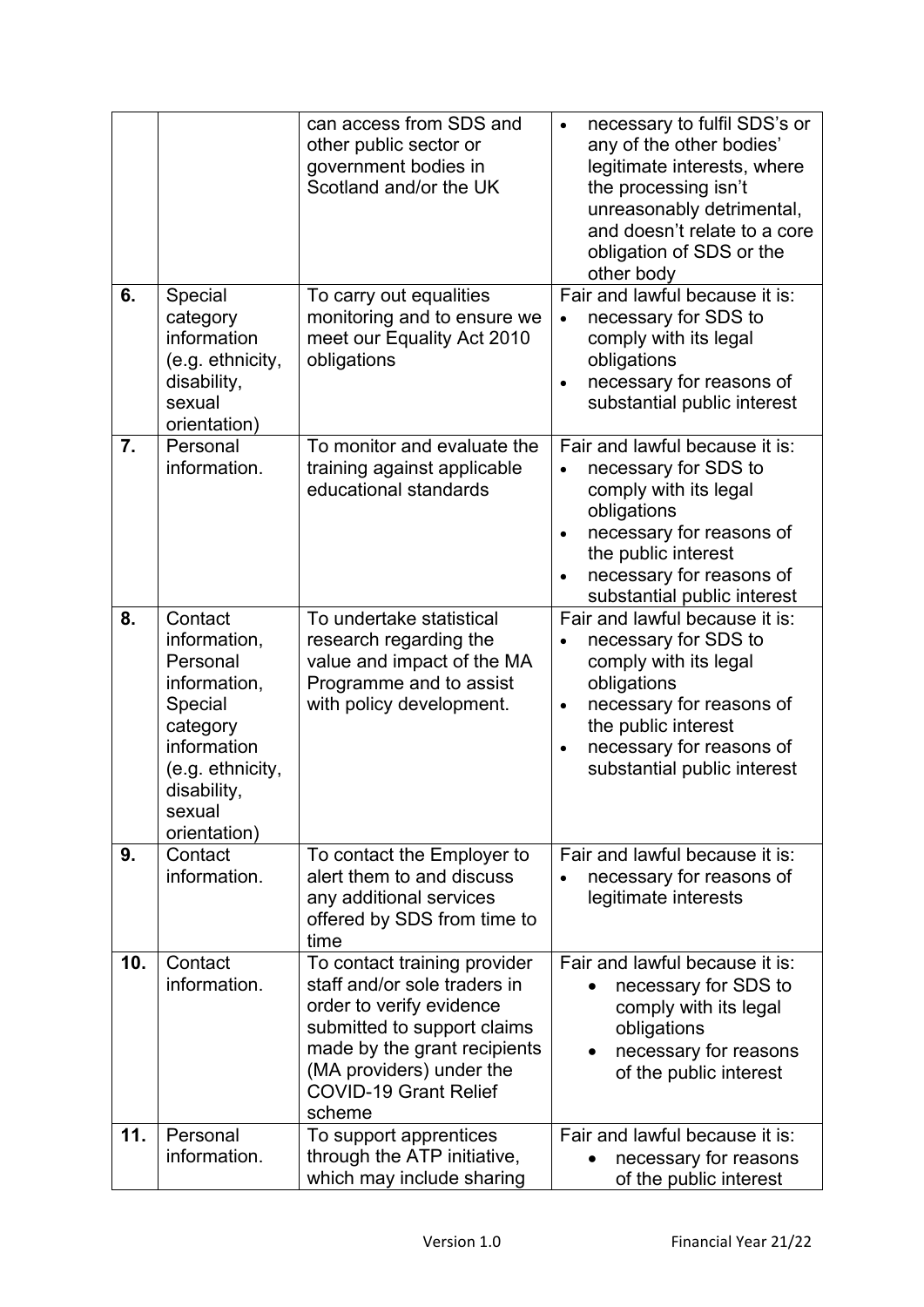|     |                                                                                                                             | personal data with other MA<br>training providers as and<br>when necessary and<br>appropriate for the purpose<br>of creating a Record of<br>Achievement |                                                                                                                                                                           |
|-----|-----------------------------------------------------------------------------------------------------------------------------|---------------------------------------------------------------------------------------------------------------------------------------------------------|---------------------------------------------------------------------------------------------------------------------------------------------------------------------------|
| 12. | Personal<br>information,<br>Special<br>category<br>information<br>(e.g. ethnicity,<br>disability,<br>sexual<br>orientation) | To ensure that you, the<br>applicants for the<br><b>Apprenticeship Employer</b><br>Grant were eligible for this<br>grant                                | Fair and lawful because it is:<br>necessary for reasons<br>$\bullet$<br>of the public interest<br>necessary for reasons<br>$\bullet$<br>of substantial public<br>interest |

## **When might we share your information?**

The information collected shall be held by us or on our behalf and may be passed by us to other public bodies concerned with one or more of the following:

- economic development
- skills development
- awards for vocational qualifications
- maintaining educational standards
- the provision of other public services or benefits
- ensuring compliance with legal obligations
- our internal/external auditors in each case, to the extent required to fulfil their respective public functions.

The information you provide to us about aspects such as your ethnicity, gender and religion in the Equality Monitoring Form will be passed to Scottish Government as we are required to report on this information under the Equality Act (2010).

Employer information may be shared with external contractors for the purposes of follow up evaluation and research.

### **How do we protect your information?**

Skills Development Scotland maintain a high standard of both physical and network security designed to protect paper or electronic forms of storage to hold and process your personal information.

Information that we hold about you will be subject to rigorous safeguards to ensure that it isn't accessed or disclosed inappropriately. We also take steps to ensure that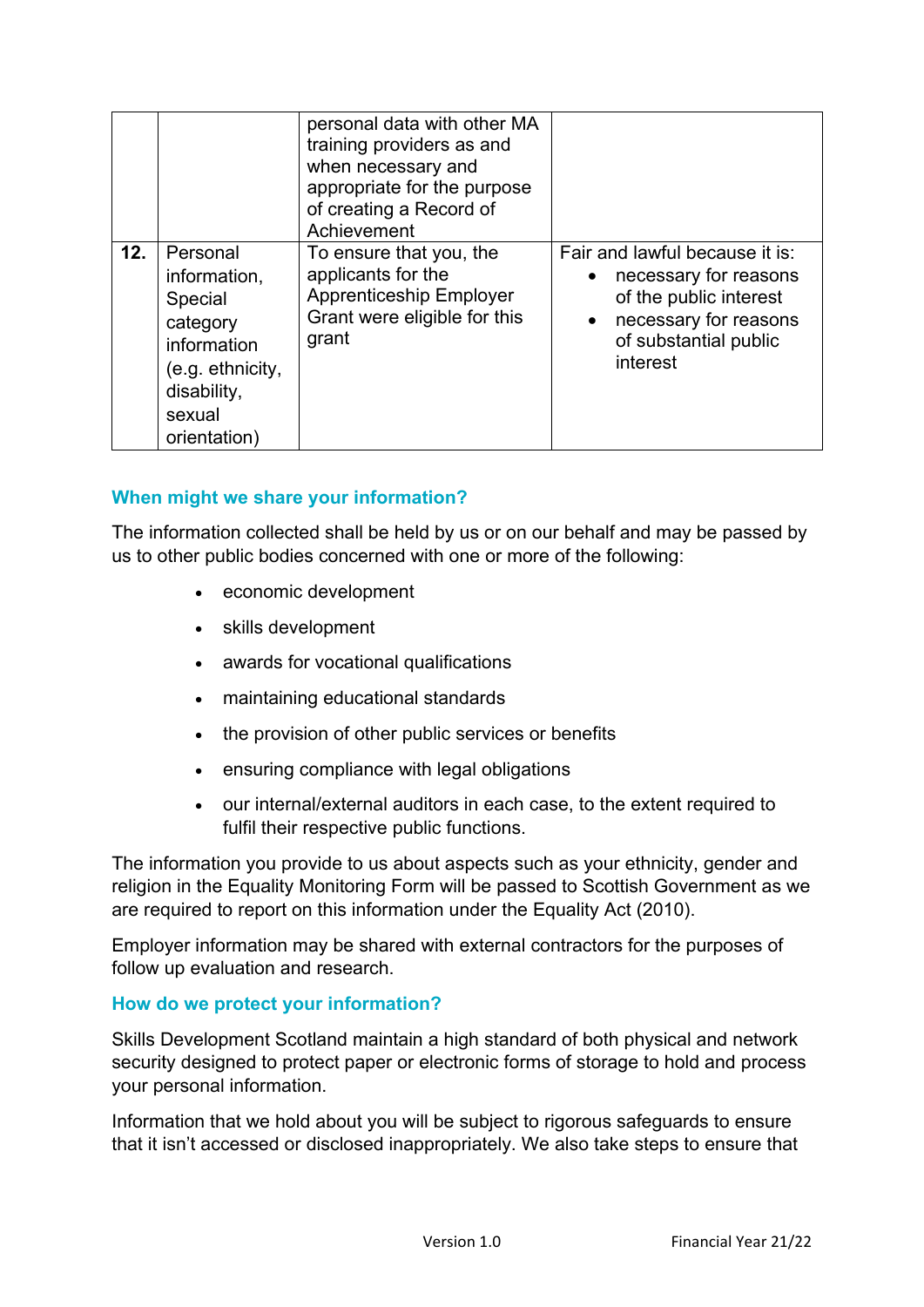your information is not damaged or rendered unavailable to those who have a right to see it.

To meet confidentiality requirements for our customers, stakeholders, and staff, Skills Development Scotland has Confidentiality, Data Protection and Information Technology notices in place and we ensure that staff are fully aware of these and the associated guidance in relation to your personal information. These also apply when we dispose of paper records and delete electronic information in ways that ensure that your information cannot be recreated.

# **How long do we store your information?**

Once you have been verified as an apprentice under the MA Programme by your provider, your personal data submitted to SDS by you and/or your employer or provider will be retained by SDS from the date it is provided until:

- 31st December 2026, for the purposes of monitoring and auditing checks performed in relation to the European Social Fund.
- A period of 12 years after the completion of your course, for the purposes of research and analysis that aims to understand the long-term outcomes of individuals who have completed a Modern Apprenticeship, so that we can improve our service and better meet the needs of people across Scotland.

The contact information of the Employer's representative will also be held from the date it is provided until 31st December 2026 or 12 years after the completion of an apprenticeship, in line with how long we hold the apprentice's data for monitoring and auditing purposes.

We will hold personal data related to the purpose of verifying evidence submitted to support claims by grant recipients (under the COVID-19 Grant Relief and Apprentice Employer Grant and ATP Access Fund) for a period of 3 years following the expiry of the grant period.

If you require any further detail or clarification on how long we will keep your personal information for and our reason for doing so, please feel free to get in touch with us through the contact information provided in the contact section below.

## **Your Rights**

Under Data Protection legislation – including the UK GDPR and Data Protection Act 2018 - you have a number of rights in relation to how your personal information is processed.

If you wish to find out what these rights are, please see **[www.sds.co.uk/privacy](http://www.sds.co.uk/privacy)** and get in touch with [DPO@sds.co.uk](mailto:DPO@sds.co.uk) if you wish to find out more information or enact one of those rights.

## **Updating Information**

Please let us know if the personal information which we hold about needs to be corrected or updated.